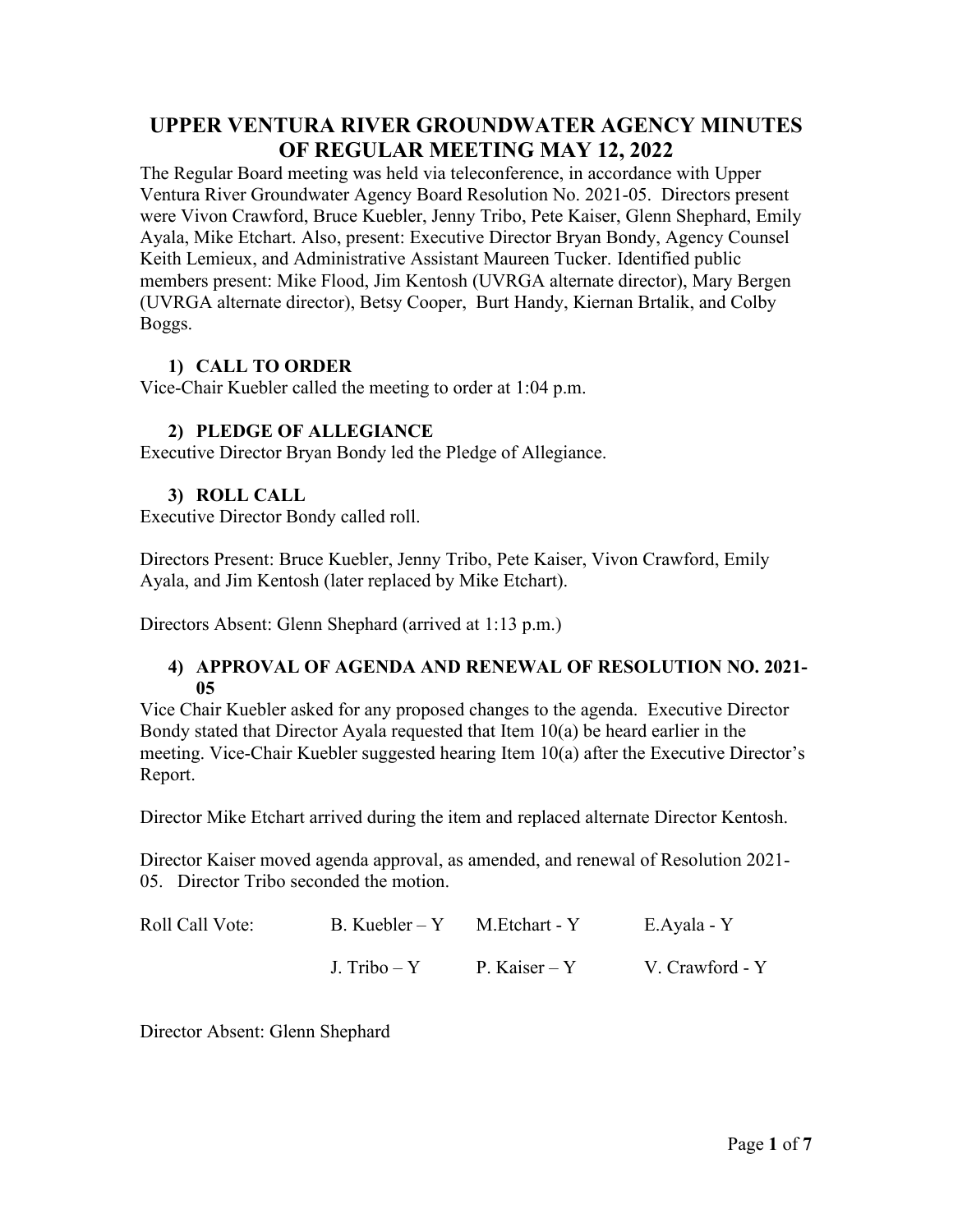#### **5) PUBLIC COMMENTS ON ITEMS NOT APPEARING ON THE AGENDA**

Vice Chair Kuebler asked for public comments on items not appearing on the agenda. None were offered.

#### **6) CONSENT CALENDAR**

- a. Approve Minutes from April 14, 2022, Regular Board Meeting
- b. Approve Financial Report for April 2022

Vice-Chair Kuebler said he wanted to discuss Item 6(a).

Director Kaiser moved approval of Item 6(b), Financial Report for April 2022. Director Etchart seconded the motion.

| Roll Call Vote: | $B.$ Kuebler – Y M. Etchart - Y |               | E.Ayala - Y     |
|-----------------|---------------------------------|---------------|-----------------|
|                 | J. Tribo – Y                    | P. Kaiser – Y | V. Crawford - Y |

Director Absent: Glenn Shephard

Vice-Chair Kuebler stated that the April 14, 2022 minutes are incorrect on page 10 of the meeting packet. He said it was his opinion that the Ojai City Council should vote on joining UVRGA, not the official position of Ventura River Water District (VRWD) Board. Executive Director Bondy reviewed his raw meeting notes and said they indicate that Vice-Chair Kuebler said it was VRWD's position. Vice-Chair Kuebler said that was not his intent and requested that this be clarified in today's meeting minutes.

Director Etchart moved to approve the April 14, 2022 Minutes. Director Ayala seconded the Motion.

| Roll Call Vote: | B. Kuebler – $Y$ M. Etchart - Y |               | E.Ayala - Y     |
|-----------------|---------------------------------|---------------|-----------------|
|                 | J. Tribo – Y                    | P. Kaiser – Y | V. Crawford - Y |

Director Absent: Glenn Shephard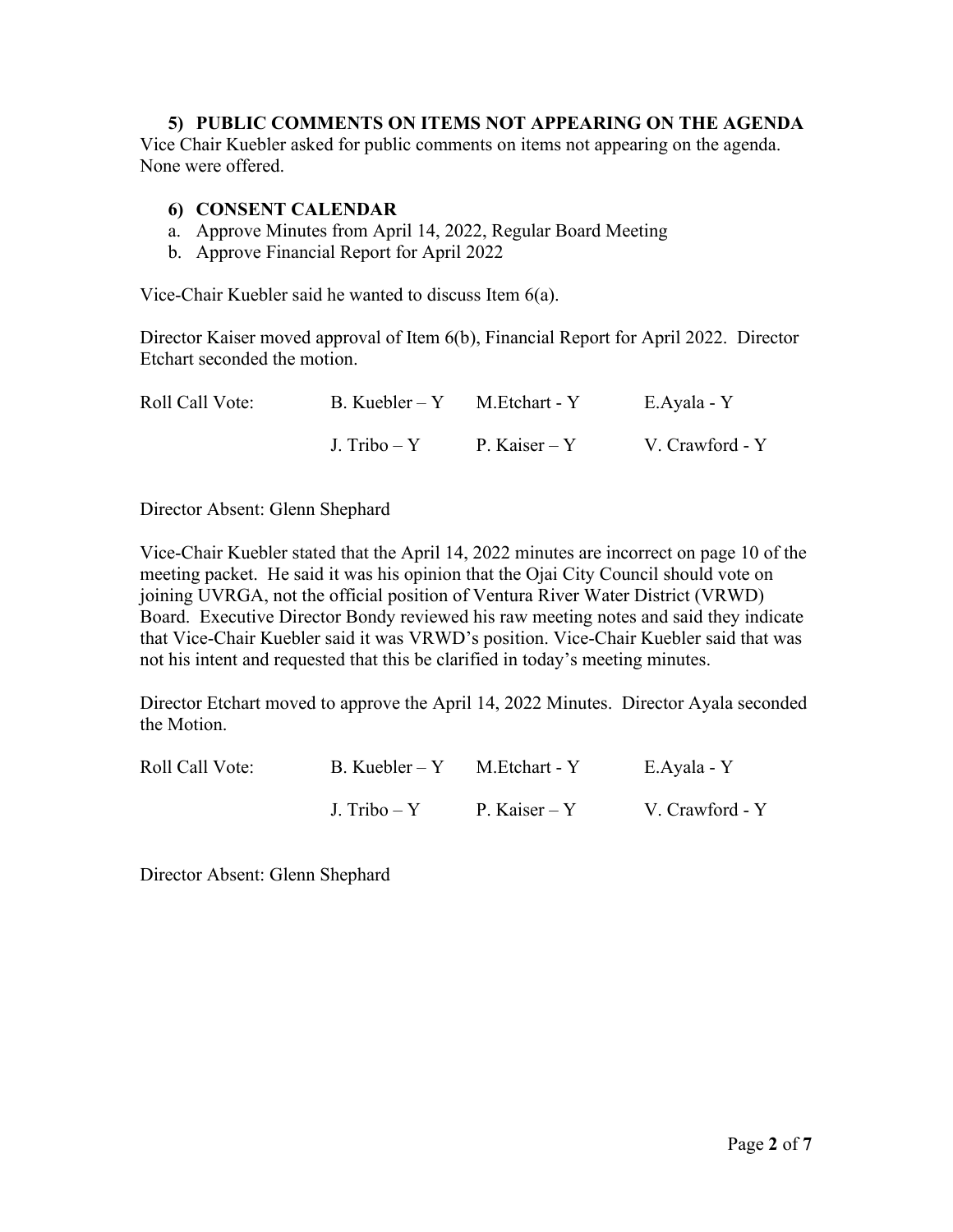### **7) DIRECTORS ANNOUNCEMENTS**

a. Directors may provide oral report on items note appearing on the agenda.

| Director Crawford: | No report.                                                                                                                                                           |
|--------------------|----------------------------------------------------------------------------------------------------------------------------------------------------------------------|
| Director Kuebler:  | No report.                                                                                                                                                           |
| Director Tribo:    | Director Susan Rungren is retiring at the end of the May. The<br>issue of a new director for the City of Ventura will go before the<br>City Council on May 31, 2022. |
| Director Kaiser:   | No report.                                                                                                                                                           |
| Director Ayala:    | No report.                                                                                                                                                           |
| Director Etchart:  | No report.                                                                                                                                                           |

Director Shephard arrived during the item and had no report.

### **8) EXECUTIVE DIRECTOR'S REPORT**

Executive Director Bondy reviewed the written staff report concerning Agency matters since the last Board meeting.

Director Ayala asked about the status of the resolution for Diana Engle. Executive Director Bondy said it is on the to-do list and he will be sure to get Director Rungren's signature before her last day of work.

Director Kaiser thanked Bryan Bondy for a complete report and being on top of everything.

Public comments: none.

### **9) ADMINISTRATIVE ITEMS**

### **a. Agency Officer Appointments**

Executive Director Bondy said Diana Engle's departure created a vacancy in the Board Chair position. The Board discussed if they wanted to appoint a new Chair now or wait until July when the annual officer appointments are made.

After brief discussion, the Directors reached a consensus to wait until July.

Public comments: none.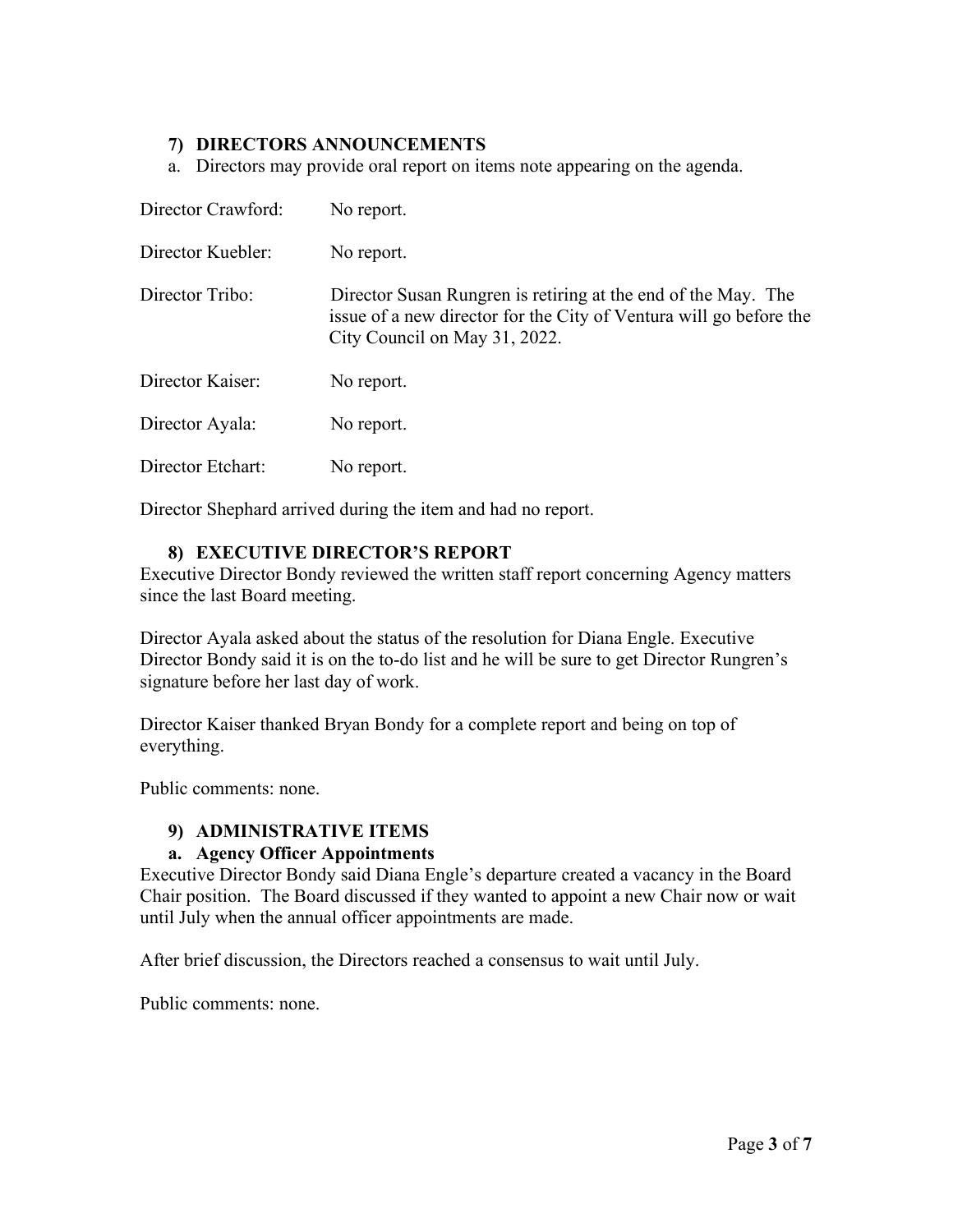### **b. City of Ojai Request to Join Upper Ventura River Groundwater Agency Joint Power Agreement**

Vice-Chair Kuebler asked Director Kaiser to provide an update. Director Kaiser said Agency Counsel received the draft joint powers agreement amendment from the City of Ojai yesterday and will be reviewing. Director Kaiser said he intends to convene an ad hoc committee meeting after the City Attorney and Agency Counsel have agreed on the draft amendments.

The Board discussed who will be on the ad hoc committee considering the recent director appointment by Meiners Oaks Water District (MOWD) and Director Rungren's retirement.

After brief discussion, it was decided that MOWD, City of Ventura, and Casitas Municipal Water District (CMWD) could decide who from their organizations would participate in the ad hoc committee meetings.

Public Comments: None

Director Kaiser moved to clarify that the ad hoc committee shall consist of a representative from MOWD, CMWD, and the City of Ventura. Director Etchart seconded the Motion.

| Roll Call Vote: | B. Kuebler – $Y$ M. Etchart - Y |               | G. Shephard - Y |
|-----------------|---------------------------------|---------------|-----------------|
|                 | J. Tribo – Y                    | P. Kaiser – Y | V. Crawford - Y |

Director Absent: Emily Ayala

Agency Counsel stated that the Ojai City Attorney called to schedule a follow up call with him on May 18. Director Kaiser said he would like to schedule the ad hoc committee meeting for May 23.

# **c. Fiscal Year 2022/2023 Budget and Multi-Year Budget Projection**

Executive Director Bondy provided an overview of the assumptions for the Fiscal Year 2022-2023 budget and multi-year projection.

Director Kaiser asked about the annual inflation listed as 3%. He states it is closer to 8.2% to 8.3%. Is the budget sufficient at a 3% inflation rate? Executive Director Bondy suggested using a 5% inflation rate for the long-term projection.

Vice-Chair Kuebler said the 2019 VRWD pumping amount is not correct. He said 572 AF should be 764 AF. Executive Director Bondy stated he pulled the numbers from the February 2022 Board report, which was previously validated. Executive Director Bondy asked Vice-Chair Kuebler to send the VRWD data and he will review.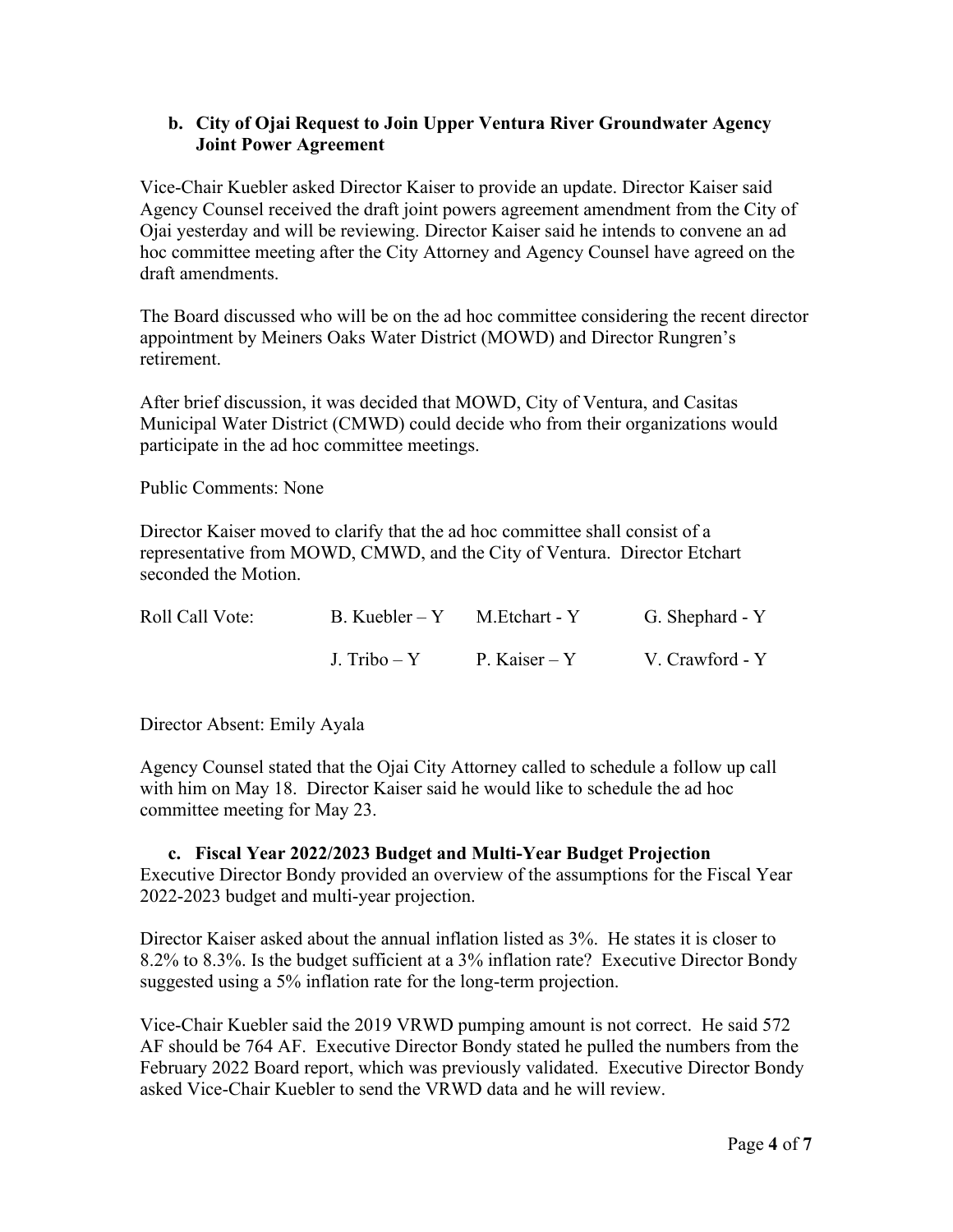Vice-Chair Kuebler called for public comments. None were offered.

The Board discussed whether to adopt the fiscal year 2022-2023 budget with or without the 5-year projection.

After further discussion concerning inflation and VRWD pumping amounts, Director Kaiser moved to adopt the fiscal year 2022-2023 budget and multi-year budget projection with corrected VRWD pumping values and a 5% inflation rate. Director Shephard seconded the Motion.

| Roll Call Vote: | $B. Kuebler - Y$ M. Etchart - Y | G. Shephard - Y |
|-----------------|---------------------------------|-----------------|
|                 | J. Tribo – Y P. Kaiser – Y      | V. Crawford - Y |

Director Absent: Emily Ayala

#### **10) GSP IMPLEMENTATION ITEMS**

#### **a. Draft Groundwater Well Registration, Metering, and Extraction Reporting Ordinance**

Note: This item was heard after Item 8.

Executive Director Bondy explained that the draft ordinance was developed based on Fox Canyon Groundwater Management Agency rules and Board feedback provided during prior meetings. Executive Director Bondy and Agency Counsel Lemieux then summarized the draft ordinance and explained the process for adoption, including two public hearings anticipated in June and July.

Executive Director Bondy explained that Agency Counsel and he have determined that Section 3.5 regarding fees should be deleted so that all fees matters are handled exclusively in the Agency's fee resolutions.

Director Ayala asked about precision of reporting extractions in ordinance section 2.3.3. Executive Director Bondy said that meters have various levels of precision, and the Agency will need to address this on a case-by-case basis.

Vice-Chair Kuebler said the ordinance does not appear to exempt de minimis wells. Executive Director Bondy referred to the definition of exempt wells in ordinance section 1.10, which includes de minimis extractors.

Vice-Chair Kuebler called for public comments. Burt Handy made a comment about using smartphones to photo the meters.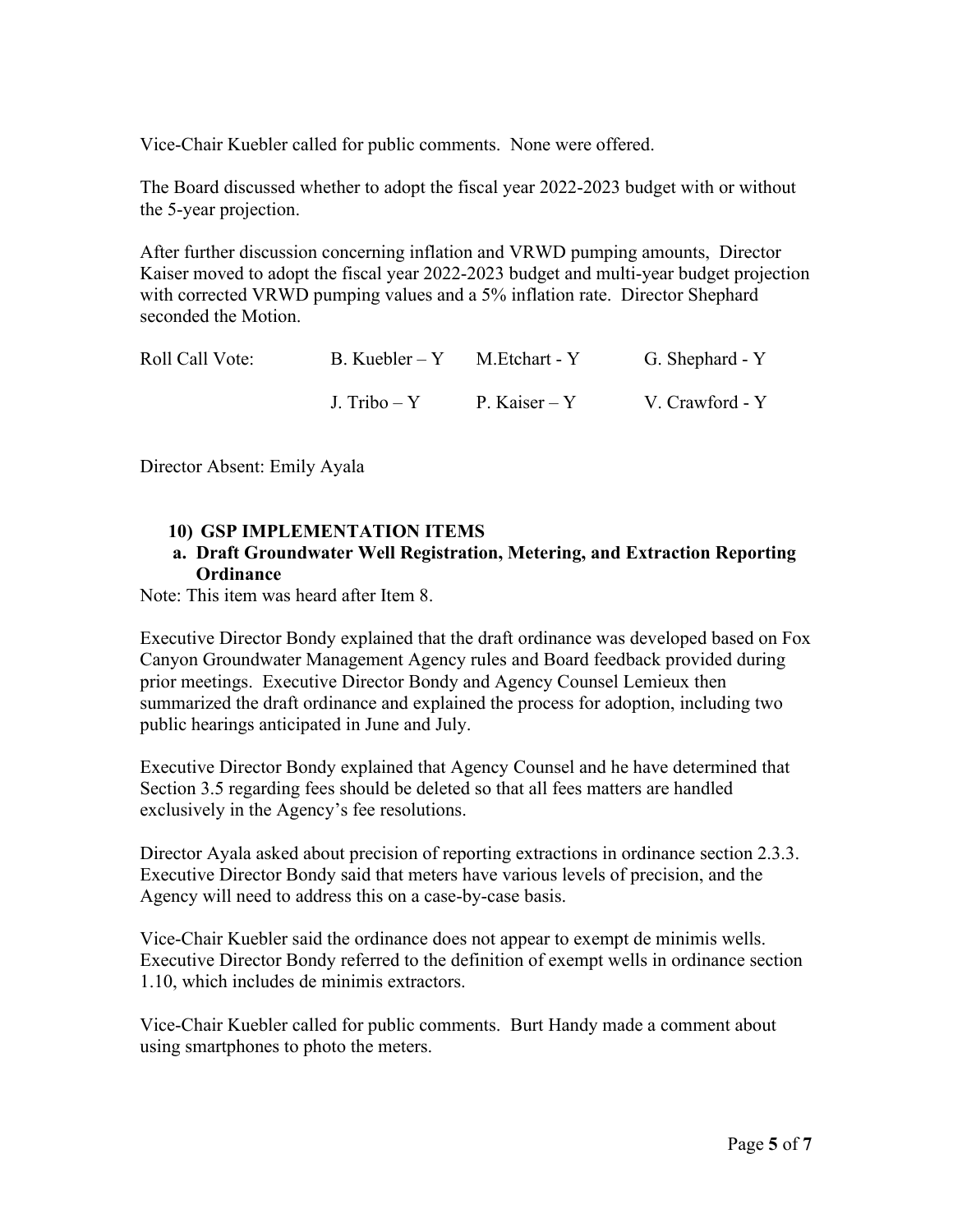The Board briefly discussed scheduling public hearings in June and July. Agency Counsel Lemieux stated that scheduling the public hearings can be handled administratively; the Board is not required to have a motion.

Director Ayala left the meeting.

## **b. Draft Aquatic Groundwater Dependent Ecosystem (GDE) Monitoring Workplans**

Executive Director Bondy explained that two draft workplans have been prepared for monitoring of the Confluence Aquatic GDE Area and the Foster Park Aquatic GDE Area. The goal is to have the plans approved so monitoring can be initiated at the beginning of the upcoming water year on October 1, 2022. He proposed a concurrent 30-day Board and public comment period for the draft monitoring plans. He added that Rincon Consultants, Inc. representatives are present to answer questions.

Vice-Chair Kuebler asked for Director comments or questions.

Director Crawford thanked the Executive Director for recommending a public comment period and asked if the Board would comment during or after the public comment period. Executive Director Bondy said the recommendation is to receive Board and public comments concurrently to streamline the process. Staff and Rincon Consultants, Inc. intend to respond to comments and bring revised draft workplans for Board consideration in July or August, depending on the volume of comments.

Vice-Chair Kuebler called for public comments. None were offered.

Director Crawford moved to authorize a 30-day concurrent Board and public comment period on the draft GDE monitoring workplans. Seconded by Director Kaiser.

Agency Counsel Lemieux advised on Brown Act compliance. He urged the directors to not discuss their comments with each other and for staff to not share director comments with other directors. All director comments should be presented at a future Board meeting.

| Roll Call Vote: | B. Kuebler – Y M. Etchart - Y |               | G. Shephard - Y |
|-----------------|-------------------------------|---------------|-----------------|
|                 | J. Tribo – Y                  | P. Kaiser – Y | V. Crawford - Y |

Director Absent: Emily Ayala